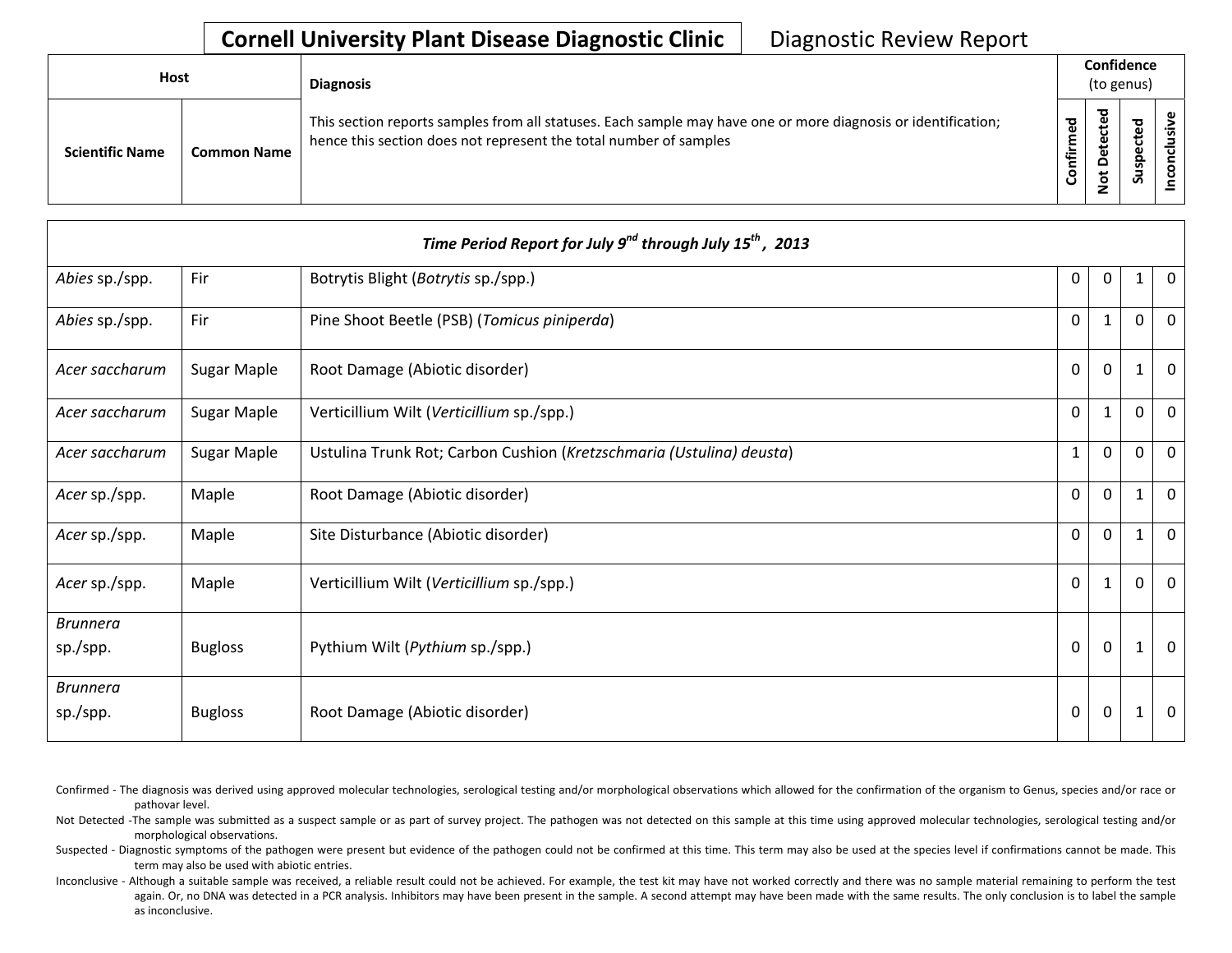| <b>Host</b>            |                    | <b>Diagnosis</b>                                                                                                                                                                   | Confidence<br>(to genus) |                                              |                          |  |
|------------------------|--------------------|------------------------------------------------------------------------------------------------------------------------------------------------------------------------------------|--------------------------|----------------------------------------------|--------------------------|--|
| <b>Scientific Name</b> | <b>Common Name</b> | This section reports samples from all statuses. Each sample may have one or more diagnosis or identification;<br>hence this section does not represent the total number of samples | ᅙ<br>Ē<br>onfir<br>Ū     | ᅙ<br>cte<br>ீ<br>ω<br>۵<br>ى<br>$\mathbf{S}$ | ਠ<br>உ<br>ن<br>င္ဘာ<br>S |  |

| Buxus sp./spp.                 | Boxwood   | Boxwood Blight; Leaf and Stem Blight (Calonectria (ana. Cylindrocladium) pseudonaviculata<br>(pseudonaviculatum)) | $\Omega$       | $\overline{2}$ | $\overline{0}$ | $\overline{0}$ |
|--------------------------------|-----------|-------------------------------------------------------------------------------------------------------------------|----------------|----------------|----------------|----------------|
| Catalpa sp./spp.               | Catalpa   | Unknown Abiotic Disorder (Abiotic disorder)                                                                       | 0              | $\mathbf 0$    | $\mathbf{1}$   | $\Omega$       |
| Catalpa sp./spp.               | Catalpa   | Verticillium Wilt (Verticillium sp./spp.)                                                                         | $\Omega$       |                | 0              | $\mathbf 0$    |
| Cucumis sativus                | Cucumber  | Cucurbit Angular Leaf Spot (Pseudomonas syringae pv. lachrymans)                                                  | 1              | $\mathbf 0$    | 0              | 0              |
| Cupressus<br>sp./spp.          | Cypress   | Herbicide Drift (Abiotic disorder)                                                                                | 0              | $\mathbf 0$    | $\mathbf{1}$   | $\overline{0}$ |
| Cupressus<br>sp./spp.          | Cypress   | Pestalotiopsis Needle Blight; Tip Blight (Pestalotiopsis sp./spp.)                                                | 1              | $\mathbf 0$    | 0              | $\overline{0}$ |
| Cupressus<br>sp./spp.          | Cypress   | Scale Insects (Order homoptera)                                                                                   | 1              | $\mathbf 0$    | 0              | $\mathbf 0$    |
| <b>Impatiens</b><br>walleriana | Impatiens | Downy Mildew (Plasmopara obducens)                                                                                | $\overline{2}$ | $\overline{2}$ | 0              | $\overline{0}$ |
| <b>Impatiens</b><br>walleriana | Impatiens | Slime Mold (Class Myxomycetes; Myxomycota)                                                                        | 1              | $\mathbf 0$    | 0              | $\overline{0}$ |

Confirmed - The diagnosis was derived using approved molecular technologies, serological testing and/or morphological observations which allowed for the confirmation of the organism to Genus, species and/or race or pathovar level.

Not Detected -The sample was submitted as a suspect sample or as part of survey project. The pathogen was not detected on this sample at this time using approved molecular technologies, serological testing and/or morphological observations.

Suspected - Diagnostic symptoms of the pathogen were present but evidence of the pathogen could not be confirmed at this time. This term may also be used at the species level if confirmations cannot be made. This term may also be used with abiotic entries.

Inconclusive - Although a suitable sample was received, a reliable result could not be achieved. For example, the test kit may have not worked correctly and there was no sample material remaining to perform the test again. Or, no DNA was detected in a PCR analysis. Inhibitors may have been present in the sample. A second attempt may have been made with the same results. The only conclusion is to label the sample as inconclusive.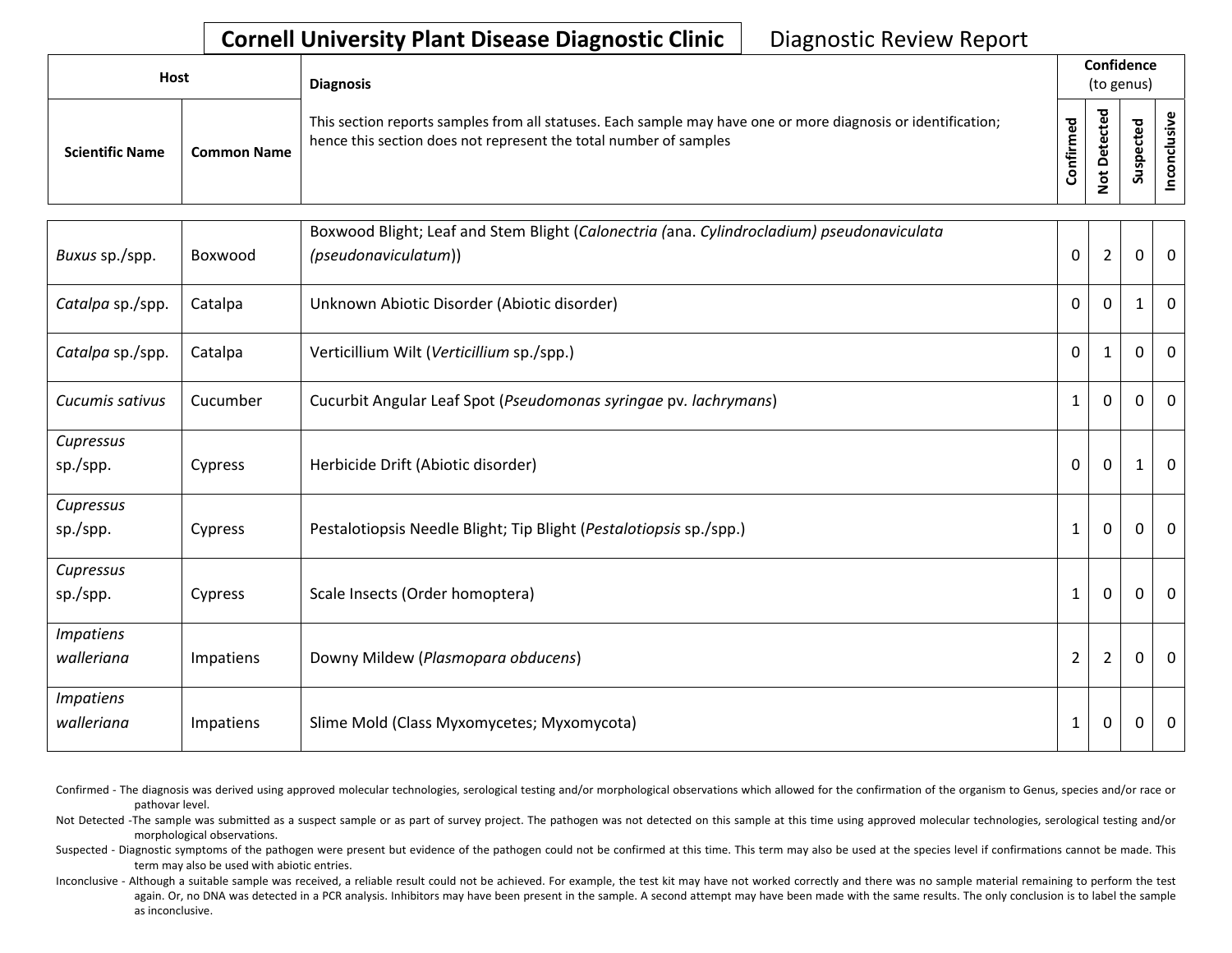| <b>Host</b>            |                    | <b>Diagnosis</b>                                                                                                                                                                   |                    | Confidence<br>(to genus)                       |             |  |
|------------------------|--------------------|------------------------------------------------------------------------------------------------------------------------------------------------------------------------------------|--------------------|------------------------------------------------|-------------|--|
| <b>Scientific Name</b> | <b>Common Name</b> | This section reports samples from all statuses. Each sample may have one or more diagnosis or identification;<br>hence this section does not represent the total number of samples | ठ<br><b>onfirm</b> | $\overline{\phantom{a}}$<br>⊷<br>ى<br><u>۽</u> | ъ<br>൦<br>S |  |

| Picea sp./spp.  | Spruce             | High Soil Moisture (Abiotic disorder)                       | $\mathbf 0$  | $\Omega$       | $\mathbf 1$ | $\Omega$     |
|-----------------|--------------------|-------------------------------------------------------------|--------------|----------------|-------------|--------------|
| Picea sp./spp.  | Spruce             | Stigmina Needle Blight (Stigmina lautii)                    | $\mathbf{1}$ | 0              | 0           | 0            |
|                 | <b>Shumard Oak</b> |                                                             |              |                |             |              |
| Quercus         | [texas;            |                                                             |              |                |             |              |
| shumardii       | spanish]           | Armillaria Root Rot (Armillaria (Armillariella) sp./spp.)   | 0            | 1              | 0           | $\Omega$     |
|                 | Shumard Oak        |                                                             |              |                |             |              |
| Quercus         | [texas;            |                                                             |              |                |             |              |
| shumardii       | spanish]           | Crown and Root Rot (Phytophthora sp./spp.)                  | $\mathbf{0}$ | 1              | 0           | $\mathbf{0}$ |
|                 | Shumard Oak        |                                                             |              |                |             |              |
| Quercus         | [texas;            |                                                             |              |                |             |              |
| shumardii       | spanish]           | High Soil Moisture (Abiotic disorder)                       | 0            | 0              | 1           | $\Omega$     |
|                 | Multiflora         |                                                             |              |                |             |              |
| Rosa multiflora | Rose               | Rose Rosette Disease (Rose Rosette-associated Virus (RRaV)) | $\mathbf{1}$ | 1              | 0           | $\mathbf{0}$ |
| Rosa sp./spp.   | Rose               | Eriophyid Mites (Family Eriophyidae)                        | $\mathbf{0}$ | 3              | 0           | $\mathbf{0}$ |
| Rosa sp./spp.   | Rose               | Rose Rosette Disease (Rose Rosette-associated Virus (RRaV)) | 0            | $\overline{2}$ | 0           | $\Omega$     |

Confirmed - The diagnosis was derived using approved molecular technologies, serological testing and/or morphological observations which allowed for the confirmation of the organism to Genus, species and/or race or pathovar level.

Not Detected -The sample was submitted as a suspect sample or as part of survey project. The pathogen was not detected on this sample at this time using approved molecular technologies, serological testing and/or morphological observations.

Suspected - Diagnostic symptoms of the pathogen were present but evidence of the pathogen could not be confirmed at this time. This term may also be used at the species level if confirmations cannot be made. This term may also be used with abiotic entries.

Inconclusive - Although a suitable sample was received, a reliable result could not be achieved. For example, the test kit may have not worked correctly and there was no sample material remaining to perform the test again. Or, no DNA was detected in a PCR analysis. Inhibitors may have been present in the sample. A second attempt may have been made with the same results. The only conclusion is to label the sample as inconclusive.